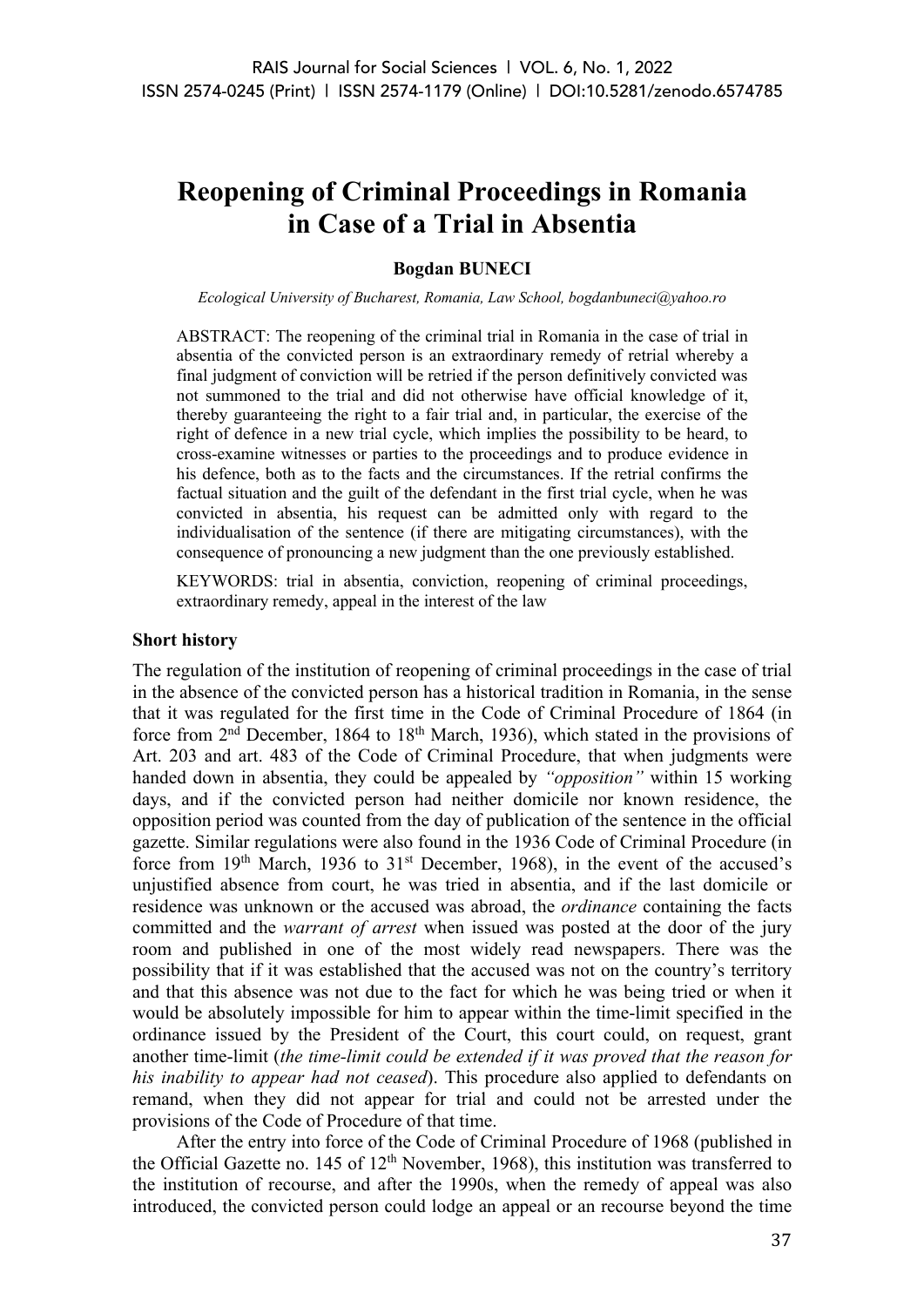limit when he had missed all the trial periods as well as the reference of the judgment, but not later than 10 days from the date, as the case may be, of the commencement of the execution of the sentence or the commencement of the execution of the civil compensation provisions (Articles 365 and 3853 of the Code of Criminal Procedure of 1968). Also in 2010, Article  $522<sup>1</sup>$  on retrial of persons tried in absentia in the event of extradition was introduced into the provisions of this Code, to the effect that, on extradition or surrender under a European arrest warrant of a person *tried and sentenced in absentia*, the case could be *retried* by the court which had tried the case at first instance, at the request of the sentenced person.

Under Law No. 302/2004 on international judicial cooperation in criminal matters (republished in the Official Gazette, Part I, no. 411 of  $27<sup>th</sup>$  May, 2019), where an European Arrest Warrant is issued on the basis of a conviction handed down in the absence of the defendant, and where it appears from the case file that the convicted person has not been personally served with the conviction, the issuing court shall inform the executing judicial authority that:

a) within 10 days from the reception of the surrendered person in the remand and pre-trial detention centres, if applicable, the judgment of conviction shall be served on him personally in accordance with the Code of Criminal Procedure;

(b) At the time of delivery of the judgment of conviction, the surrendered person shall be informed that he is entitled, as appropriate:

- To appeal in accordance with the Code of Criminal Procedure, or

- To a retrial in accordance with the Code of Criminal Procedure.

Given the difficulties created in practice by the provisions of Article  $522<sup>1</sup>$  of the Code of Criminal Procedure of 1968 and to ensure the compatibility of Romanian legislation with the standards imposed by the case law of the European Court of Human Rights, the Code of Criminal Procedure of 2010 (Law no. 135/2010, which entered into force on 1st February, 2014) introduced as a *new extraordinary remedy* of retrial - the reopening of criminal proceedings in the case of trial in absentia of the convicted person. As stated in the explanatory memorandum of the current Code of Criminal Procedure, the defendant's appearance at the trial has a particular importance both from the point of view of the defendant's right to be heard and of the need to verify the accuracy of his statements, to respect the right of defence and at the same time to give the court the opportunity, on the one hand, to form a direct impression of the defendant and, on the other hand, to listen to the statements he intends to make.

The newly introduced institution stipulated in the provisions of Articles 466 - 469 of the Criminal Procedure Code (reopening of criminal proceedings in case of trial in absentia of the convicted person) is in line with Art. 6 of the European Convention for the Protection of Human Rights and Fundamental Freedoms, a person tried in absentia who has been definitively convicted must be guaranteed the right that, after conviction, the court may rule again, after hearing him on the merits of the charge in fact and in law, only if it is unequivocal that he has waived his right to be present in court and to appear or if he has not evaded the trial.

Moreover, the European Court of Human Rights recognises *the right to reopen proceedings* only if the judgment in absentia has not been the consequence of a voluntary waiver by the accused of the right to be present in court in order to prepare his defence.

# **Community rules on the rights of the accused person to be present in person at the trial and the right to a fair trial**

The European Convention on Human Rights (signed on 4th November, 1950 in Rome and entered into force on 3rd September, 1953) establishes in Article 6 the right to a fair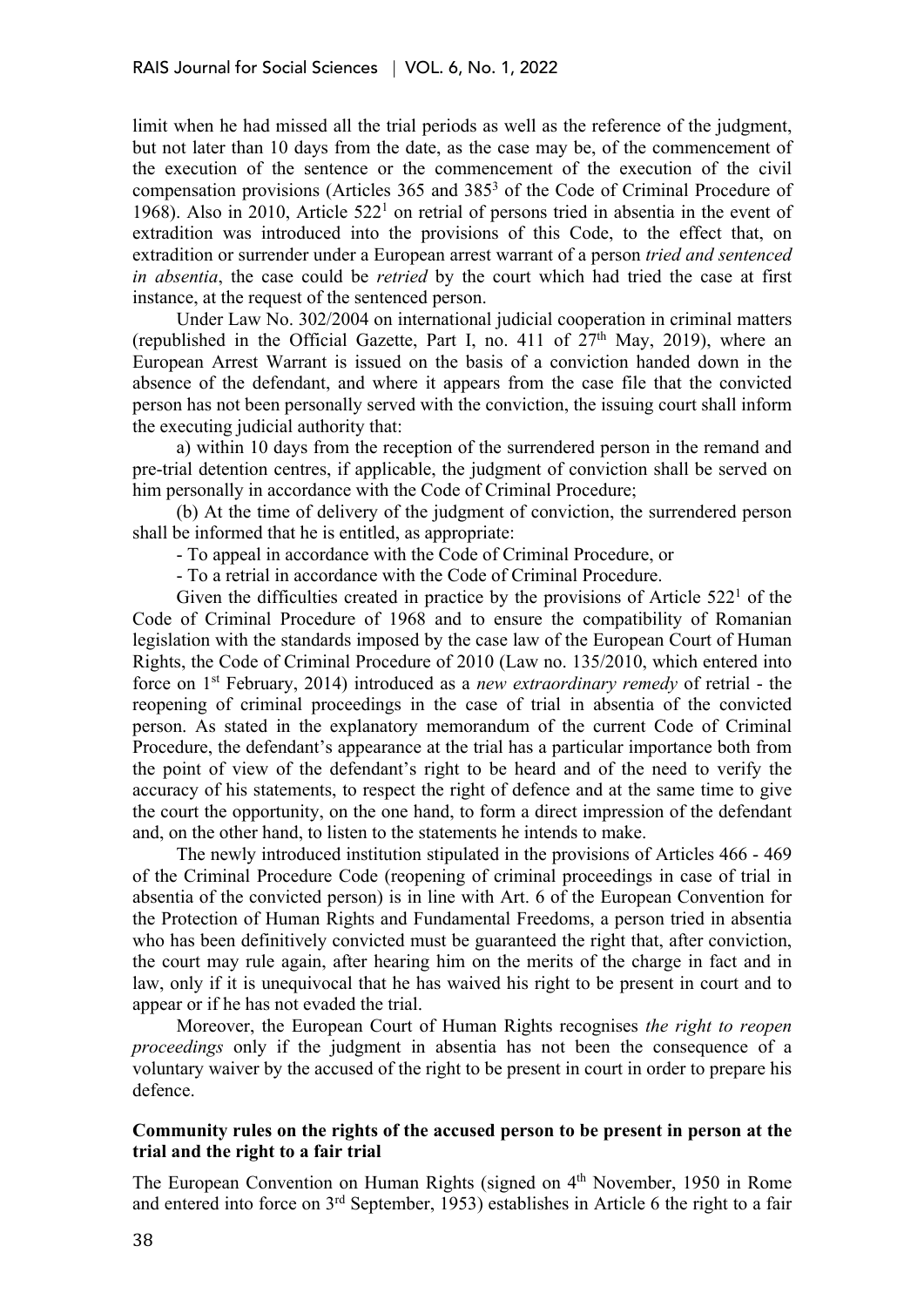and public hearing within a reasonable time by an independent and impartial court, to inform the accused promptly in a language which he understands about the nature and cause of the accusation against him, to *participate at the trial* and to be given legal assistance.

Similar provisions can be found in the Charter of Fundamental Rights of the European Union (published in the Official Journal of the European Union C326/391 of 26.10.2012), in Articles 47, 48 paragraph (2) and 53.

Subsequently, after the adoption of the Treaty on European Union (published in the Official Journal of the European Union C326/391 of 26.10.2012), it was adopted the Council Framework Decision 2009/299/JHA of 26 February 2009 amending Framework Decisions 2002/584/JHA, 2005/214/JHA, 2006/783/JHA, 2008/909/JHA and 2008/947/JHA, to consolidate the procedural rights of persons and encouraging the application of the principle of mutual recognition to *decisions rendered in the absence of the person concerned at the trial*. This decision strengthened the procedural rights of persons who have been absent when sentenced or when a European Arrest Warrant issued for the purpose of executing a custodial sentence or measure involving deprivation of liberty has been executed; the application of the principle of mutual recognition to judgments in criminal matters imposing custodial sentences or measures involving deprivation of liberty for the purpose of their enforcement in the European Union; the application of the principle of mutual recognition to judgments and probation decisions for the supervision of probation measures and alternative sanctions.

Thus, this framework decision strengthens the procedural rights of persons subject to criminal proceedings by laying down common rules for the recognition and/or enforcement in one Member State (*the executing Member State*) of judicial decisions rendered in another Member State (*the issuing Member State*) following proceedings at which the person concerned was not present.

In order to strengthen certain aspects of the presumption of innocence and the right to be present at trial in criminal proceedings, Directive 2016/343 of the European Parliament and of the Council of 9<sup>th</sup> March, 2016 (published in the Official Journal of the European Union No  $L65/1$  of  $11<sup>th</sup>$  March 2016) was adopted. According to Article 8 of this Directive, it states that suspects and accused persons have the right to be present at their own trial, they must be timely informed about the trial and the consequences of non-appearance, be represented by a legal counsel authorised to represent them, and a conviction may be handed down if the accused cannot be located despite reasonable efforts to do so. The same Directive provides in Article 9 for the right to a retrial in cases where the conditions set out in Article 8 have not been met, so that the persons concerned have the right to a retrial or to another remedy which *allows the merits of the case to be re-examined*, including the examination of new evidence, and which could lead to the original decision being quashed. Through this retrial, Member States shall ensure that suspected and accused persons have the right to be present, to participate effectively, in accordance with the procedures provided for in national law, and to exercise their right of defence.

# **Some considerations on the institutions of criminal procedural law related to the reopening of criminal proceedings in Romania in case of trial in absentia**

In Romanian procedural law, the rules of criminal procedure regulate the conduct of criminal proceedings and other judicial procedures in connection with a criminal case. There is a separation of judicial functions, namely:

- The prosecution function, where the prosecutor and the criminal investigation bodies gather the evidence necessary to establish whether or not there are grounds for arraignment;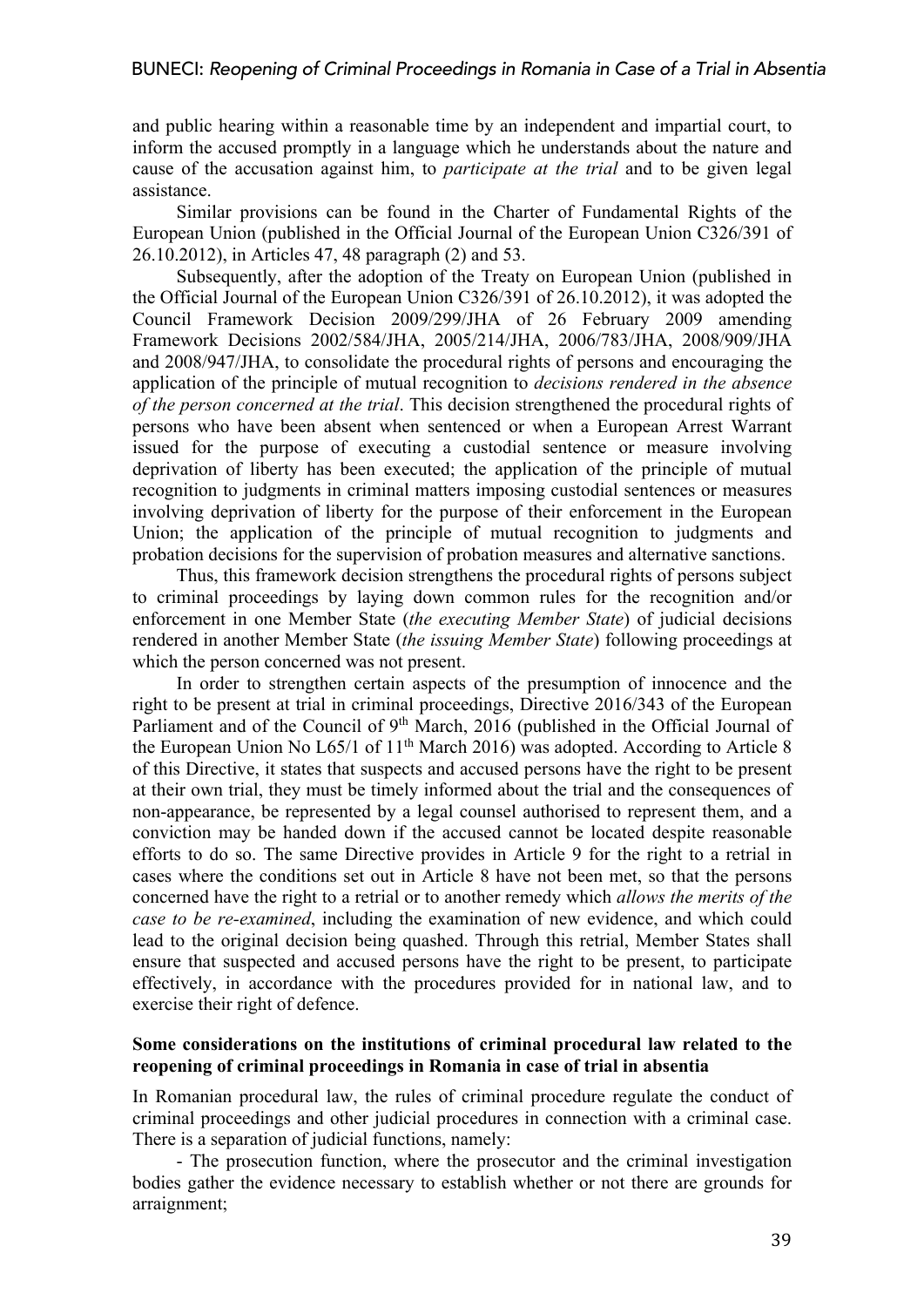- The function of disposing of a person's fundamental rights and freedoms during the prosecution phase, which are disposed of by the judge of rights and freedoms when they are restricted;

- The function of verifying the legality of arraignment or non-arraignment, where the preliminary chamber judge is competent;

- The trial function, which is carried out by the court in legally constituted panels.

In the first phase of the criminal proceedings, *the criminal prosecution is carried out* with the aim of gathering the necessary evidence on the existence of offenses, identifying the persons who have committed an offense and establishing their criminal liability in order to ascertain whether or not it is appropriate to order the arraignment.

When it is established that the criminal investigation material shows that the offense exists, that it was committed by the accused and that he is criminally liable, the indictment shall be issued. There may be situations in which the case is classified when the essential substantive and formal conditions of the referral have not been met or one of the cases preventing criminal proceedings exists. The accused may be *released from criminal prosecution* for certain offenses where a fine or a prison sentence of up to 7 years is provided for, if the prosecutor finds that there is no public interest.

The prosecutor's referral to the court by indictment is made to the preliminary chamber of the courts, whose purpose is to verify, after referral, the competence and legality of the referral to the court, as well as to verify the legality of the administration of evidence and the performance of acts by the prosecuting authorities. If the preliminary chamber judge finds that the conditions provided for by the law are met after the submission of the requests and exceptions, he shall order the commence of the trial by a court resolution which shall be subject to appeal within 3 days of its communication.

The third phase of the criminal proceedings follows, namely *the trial on the merits* of the criminal facts, which is subject to ordinary *appeal* within 10 days of notification of the judgment.

The decision of the court of first instance may consist either in a conviction of the defendant, or a decision to waive or defer the sentence, or in some cases a suspended sentence under supervision.

After the decision of the appeal becomes final and can be enforced, it may also be subject to extraordinary remedies, such as an *appeal for annulment* (Art. 426 lit. a of the Code of Criminal Procedure when the appeal trial took place without the legal summons of a party or when, although legally summoned, the party was unable to be present and to inform the court of this impossibility), the *appeal in cassation* provided for by Art. 434 lit. b) Criminal Procedure Code, where the decisions rejecting the request for reopening the criminal proceedings in case of trial in absentia cannot be appealed, *the review* provided for in Articles 452 - 465 Criminal Procedure Code and the *reopening of the criminal proceedings in case of trial in absentia of the convicted person* (Articles 466 - 469 Criminal Procedure Code).

## **Conditions to be met for the reopening of criminal proceedings in the case of a sentenced person being tried in absentia**

As stated in the provisions of Article 466 paragraph 1 and 5 of the Code of Criminal Procedure, a person who has been finally sentenced and has been tried in absentia may request the reopening of the criminal proceedings *within one month* from the day on which he became aware, by any official notification, that criminal proceedings have been conducted against him.

The purpose of reopening the criminal proceedings of the person convicted in absentia is to guarantee the right to a fair trial, as provided for in Article 6 of the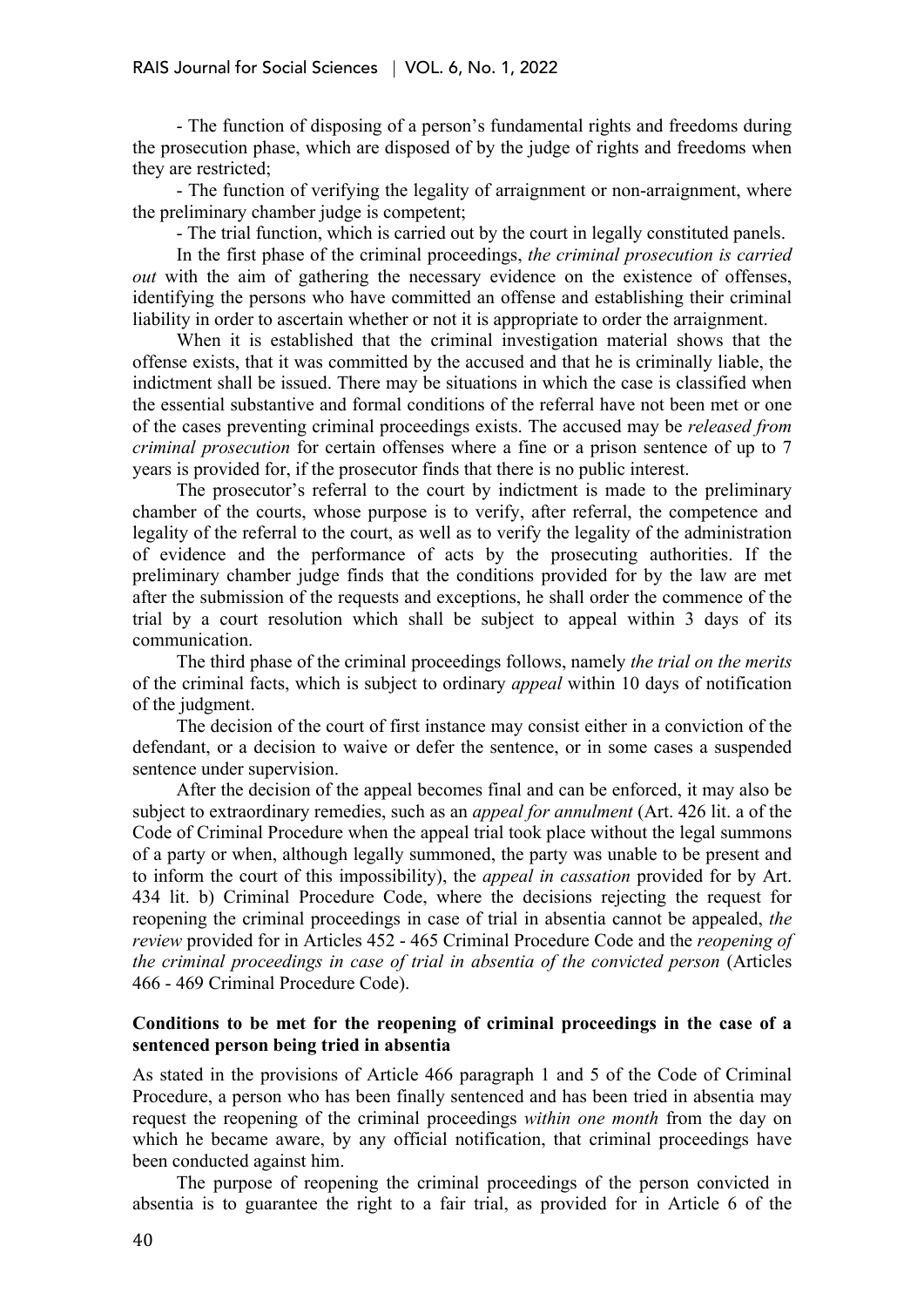European Convention for the Protection of Human Rights and Fundamental Freedoms, of the person convicted in absentia, by respecting the principles of contradiction, equality of arms, the exercise of the right of defence in person, immediateness, the right to be heard and the knowledge of the truth, and the right to examine witnesses or parties to the proceedings.

The High Court of Cassation and Justice - *The Panel for Preliminary Ruling on Questions of Law, in decision no. 22/2015* states that the notion of "*criminal proceedings*" used in the name of the extraordinary remedy of reopening the criminal proceedings in the case of trial in absentia of the convicted person means the trial phase, using the method of restrictive interpretation, the legislator seeking to ensure the possibility of resuming, under the law, the trial of the case, from the analysis of the provisions of Art. 466 paragraph 1 and 5 of the Code of Criminal Procedure, it follows that only final criminal judgments may be subject to this extraordinary procedure: *convicting decisions, decisions waiving the application of the penalty and decisions postponing the application of the penalty*, by means of the application for the reopening of the criminal proceedings it is possible to criticize only final decisions resolving the substance of the case (conviction, waiver of the application of the penalty or postponement of the application of the penalty), the person convicted in absentia being able to challenge not only the final decision handed down in his case, but also the procedure for conducting the trial in his absence, thereby infringing the principles of contradiction, immediateness, which are basic rules of the trial. This appeal differs from an *appeal for annulment* or *revision* due to the fact, in these two extraordinary remedies, the court examines whether the formal conditions for verifying the merits of the application and the grounds supporting it have been met and not the existence of the act, the commission of it by the defendant, his guilt, his criminal liability or the legal status. Moreover, Article 466 paragraph 1 Criminal Procedure Code highlights the existence of a criminal trial with a criminal action set in motion, a situation specific to a case that is tried in first instance or in appeal, and by the way of regulation, the reopening of criminal proceedings cannot be extended to all categories of proceedings (appeal for annulment, revisions, other requests), the contrary interpretation leading to the overlapping of this special procedure over other procedures (categories), also of a special nature that would jeopardize the *principle of res judicata*.

The criminal procedural provisions of Art. 466 paragraph 2 of the Code of Criminal Procedure state that this extraordinary remedy is available to the convicted person tried in absentia who was not summoned to the trial and did not otherwise officially know about it, i.e., although he was aware of the trial, he justifiably absented from the trial and could not inform the court.

The summoning of a person to appear before the criminal prosecution body or the court is done by written summons, which may also be done by telephone or telegraphic note, and a record is drawn up (Article 257 of the Code of Criminal Procedure). This summons is made to the address where the suspect, the accused or the parties to the proceedings live, but the suspect and the accused are obliged to inform the judicial body of the change of address within 3 days.

The summons may also be served on other persons who live with the *suspect* or *defendant*, and when this cannot be done, the procedural officer shall draw up a report stating the circumstances found and shall forward it to the judicial body that ordered the summons. It is very difficult to believe that in a criminal case a person tried in absentia would not have been summoned to the trial, since the judicial authorities are obliged to do so, as provided for in Article 10 of the Code of Criminal Procedure - the right to a defence or in Article 307 when the person is informed that he is a suspect or when criminal proceedings are initiated under Article 309 of the Code of Criminal Procedure.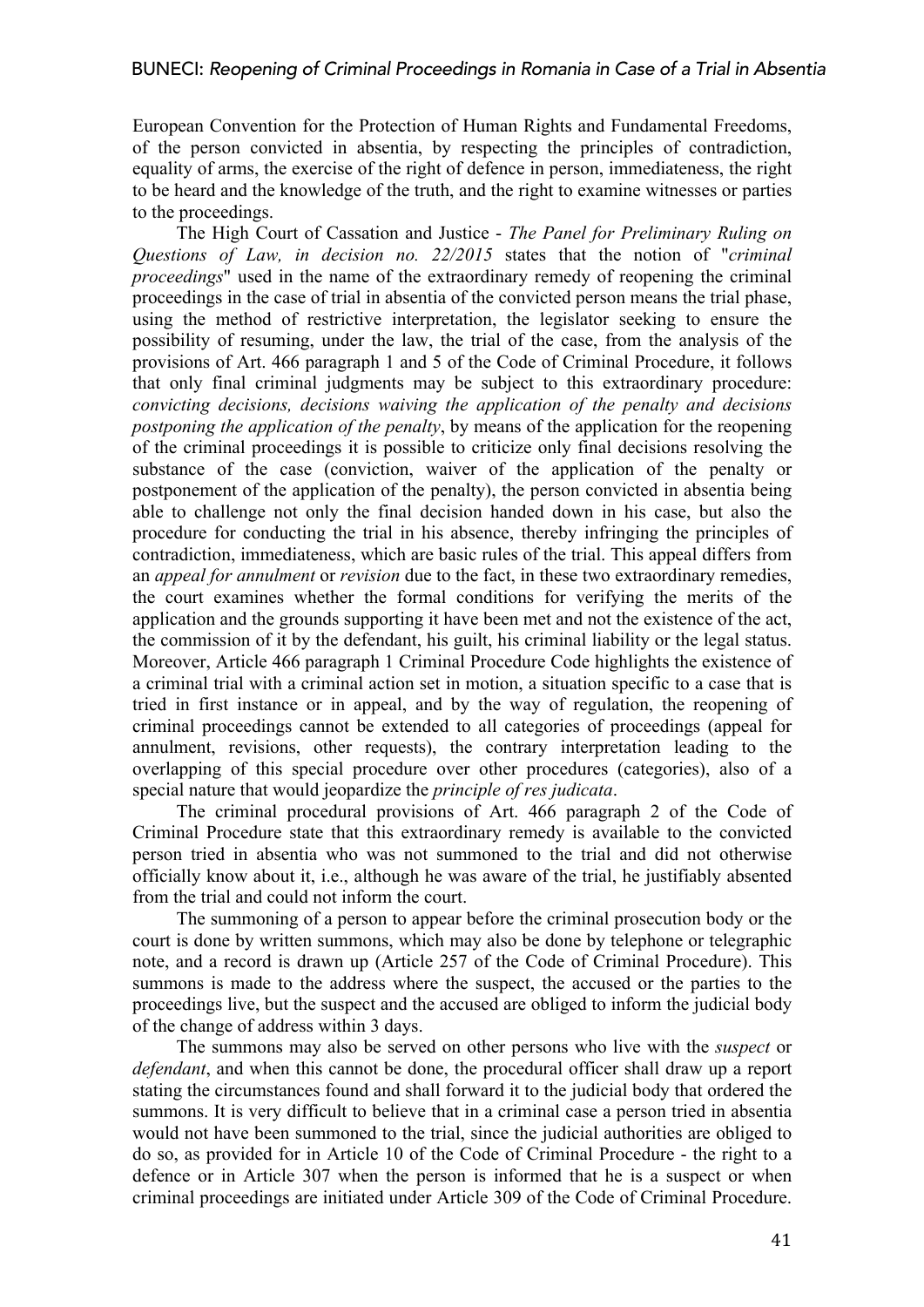There are other legal provisions mentioned in the Code of Criminal Procedure that there may be a situation in practice where a suspect or defendant has never been summoned in criminal proceedings. As regards the lack of any formal notification of the trial, we consider this situation plausible, but there are several situations provided for in the Code of Criminal Procedure when the suspect or defendant is informed in any other way that he has this status in criminal proceedings. We are referring to situations where the suspect or defendant participates in the carrying out of acts of criminal prosecution or is actually informed of the procedural acts carried out in the case, in the case of flagrant offenses, when the police inform him of his status as a suspect, when the criminal prosecution order is served on him or when the indictment is served on him by the preliminary chamber judge, and finally when the criminal sentence is served on him.

In the course of the trial, the irregularity with regard to the summons is taken into account only if the party missing at the court date at which the irregularity occurred, invokes it at the next deadline at which he is present or legally summoned, the provisions on the sanction of nullity applying accordingly (Article 263 paragraph 1 of the Code of Criminal Procedure). It follows from reading this text that when the defendant who had knowledge about the court date was absent with justification and could not be summoned, the court may do so at the next term with the consequence of redoing the essential documents in conditions of adversarial conditions. If the defendant has not raised these matters, he may be deprived of this right and will not be able to raise them subsequently, either in an ordinary appeal or in an extraordinary appeal such as the reopening of criminal proceedings in the case of a judgment in absentia.

The same Article 466 paragraph 2 states that a convicted person shall not be deemed to have been tried in absentia if: he has appointed a chosen defence counsel or a representative, if they have appeared at any time during the criminal proceedings; after the sentence has been communicated in accordance with the law, he has not lodged an appeal, has waived the lodging of an appeal or has withdrawn the appeal.

The same situation is when the convicted person has requested a trial in absentia during the criminal proceedings. As the case law of the European Court of Human Rights has shown, there is no longer an obligation to retry when persons who have unequivocally waived their right to be present in court and to defend themselves, and national courts have rejected requests for retrial in absentia when they have found that the defendant, during the criminal proceedings, has left the country and absconded both in the course of the proceedings and at trial, and has been represented by a defence counsel appointed by the court during the criminal proceedings. The defendants who participated in the retrial in the first instance, appealed, participated in the first trial sessions, after which they were arrested in another country and no longer participated in the trial, and those who, before the referral to the court, left the territory of Romania without being able to claim that they were tried and sentenced in absentia, were not entitled to this remedy.

Moreover, in the case law of the European Court of Human Rights in R.R. v. Italy (2005), the Court insisted that the defendant must unequivocally waive his right to be present in court in order to be able to discuss compliance with Article 6 of the Convention in the event of a conviction in absentia. It has therefore been held that a sentenced person who cannot be said to have unequivocally waived his right to be present at his or her own trial is entitled to have the proceedings reopened.

When we have a person who has been finally sentenced in absentia and a foreign state has ordered his extradition or surrender on the basis of a European Arrest Warrant, the one-month deadline for reopening the criminal proceedings runs from the date on which, after bringing him into the country, he was notified of the sentence (Article 466 paragraph 3 of the Code of Criminal Procedure).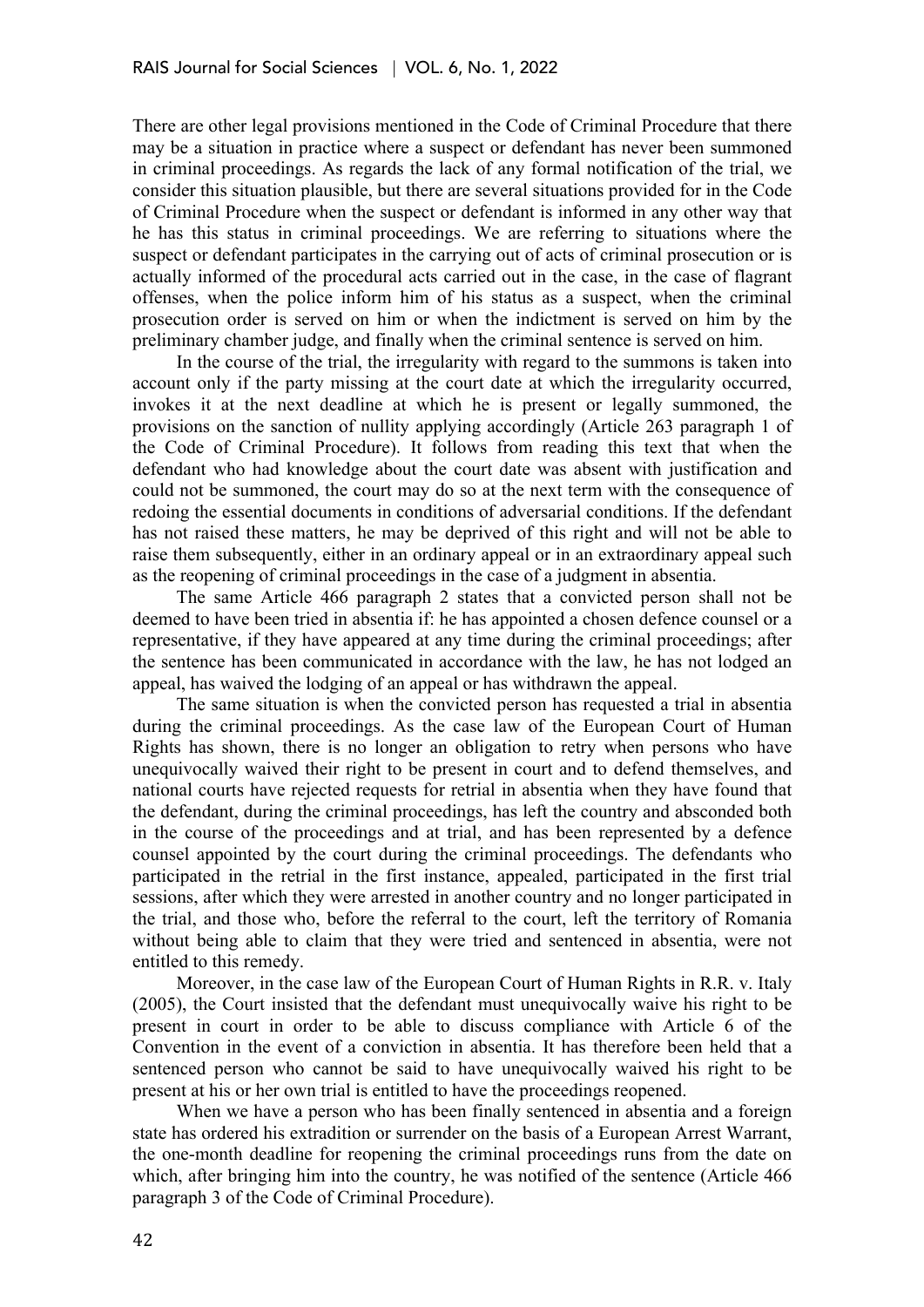# **Referral to the court for reopening of criminal proceedings**

A person tried in absentia may apply for the criminal proceedings to be reopened *within one month* of the day on which he became aware, by any official notification that criminal proceedings had been instituted against him, and shall apply to the court which heard the case at first instance.

The competent court is still the first court, even if at the time the application was lodged, due to the amendment of the provisions of the criminal procedure law, it no longer had jurisdiction to hear the merits of the case at first instance.

In cases where the person tried in absentia is deprived of liberty, the application may be lodged with the administration of the place of detention, which will immediately send it to the competent court. The request must be made in writing, stating the *factual and legal grounds* for the request, both with regard to the conditions laid down in Article 466 of the Code of Criminal Procedure, which specifies the conditions for the reopening of the criminal proceedings in the case of a trial in absentia of the convicted person, and may be accompanied by copies of the documents which the person tried in absentia intends to use in the proceedings, certified as being in conformity with the original (if they are written in a foreign language, they must be accompanied by a translation) - Article 437 paragraphs (3) - (4) Code of Criminal Procedure.

It is possible that the application does not meet the conditions laid down by law and the court will then ask the applicant to *complete* the application by the first court date or, where appropriate, within a short period set by the court.

Although there is no legal provision on the right of the person to *withdraw the request for reopening of the criminal proceedings*, we consider that in this situation it is similar to the resolution of requests for postponement or interruption of the execution of the prison sentence, revision and appeal against execution, but the court must take note of this manifestation of will by a request to this effect. (See in this respect also Appeal in the interest of the law No XXXIV of 6 November 2006 - published in the Official Gazette Part I No. 368 of  $30<sup>th</sup>$  May, 2007).

The panel that will tackle this application to reopen the criminal proceedings is composed in the same way as the panel that solved the case at first instance. According to the legal provisions, as stated in Article 64 paragraph 3 of the Code of Criminal Procedure, the judge who participated in the trial of a case may no longer participate in the retrial of the same case in an appeal or in the retrial of the case after the decision has been set aside or quashed. In the same sense, the High Court of Cassation and Justice in its Decision No. 32/2019 in which it admitted the appeal in the interest of the law (the appeal in the interest of the law ensures the interpretation and uniform application of the law by all courts), establishing that: "*the judge who participated in the trial of a case may not participate in the trial of the same case in an extraordinary appeal (among*  which is also the reopening of the criminal proceedings in the case of the trial in default *of the convicted person), at the stage of admissibility in principle (appeal for annulment, revision and appeal in cassation)*".

Prior to the hearing of the request for reopening the trial, the court must take some *preliminary measures* provided for in Article 468 of the Criminal Procedure Code, in the sense that upon receipt of the request for reopening the trial, a time limit is set for the examination of *admissibility in principle*, and the president orders the attachment of the case file, as well as the summoning of the parties and the main parties involved in the proceedings. If the person requesting the reopening of the criminal proceedings is deprived of liberty, even in another case, it is mandatory to inform him of the deadline and to make arrangements for his defence with a public defender, ensuring the presence of the person deprived of liberty at the hearing of the request for reopening of the proceedings.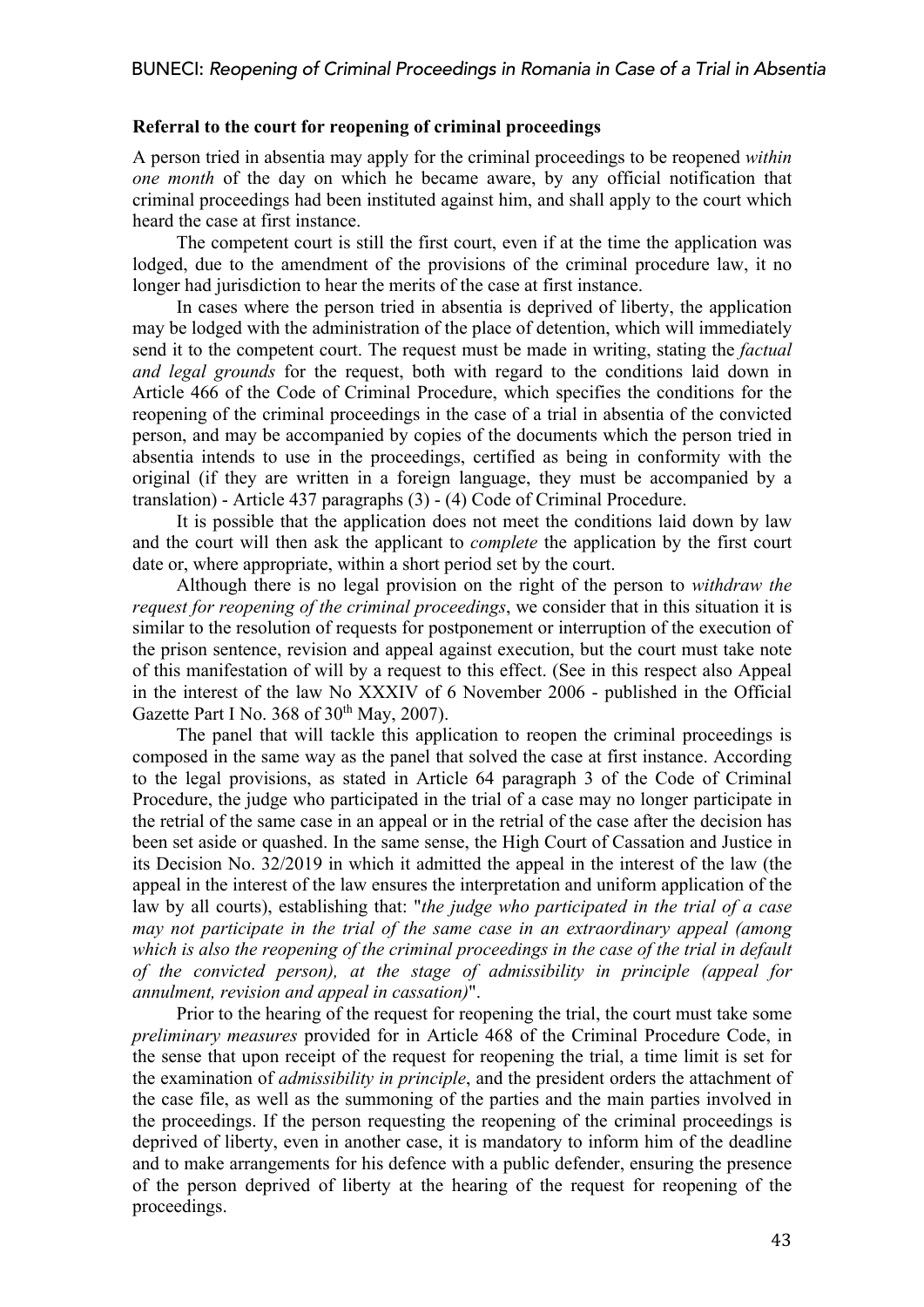In the *admissibility phase*, the court listens to the prosecutor's conclusions, the parties and the main parties and examines whether (Art. 469 letters a - c of the Criminal Procedure Code): the request was made in due time and by the convicted person, fulfilling the conditions of Art. 466 of the Criminal Procedure Code; the legal grounds for reopening the criminal proceedings have been invoked and the grounds on which the request is based have not been presented in a previous request for reopening the criminal proceedings which was finally judged. Such requests shall be examined as a matter of *urgency*, and if the sentenced person is serving the prison sentence imposed in the case for which retrial is requested, the court may *suspend the execution of the judgment*, in whole or in part, and may order the sentenced person to comply with one of the obligations provided for in Article 215 paragraphs (1) and (2) of the Criminal Code relating to judicial supervision. As the legislator intended, it is clear that this reasoned suspension of the enforcement decision is made at this stage of the admission in principle, because when the request to reopen the criminal proceedings is granted, art. 469 paragraph 7 of the Code of Criminal Procedure, the judgment handed down in the absence of the convicted person is automatically annulled and it would be illusory to provide for the suspension of a judgment of conviction as long as it no longer exists. In cases where enforcement of the imprisonment sentence has not begun, the court may order the preventive measure of judicial supervision with the fulfilment of one or more obligations.

Once it is established that the conditions of 469 paragraph 1 are fulfilled, a resolution shall be issued granting the request for reopening the criminal proceedings, in accordance with Article 469 paragraph (3) Code of Criminal Procedure.

With regard to this reopening, the High Court of Cassation and Justice, in its decision no. 13 of 3rd July, 2017, which ruled on an *appeal in the interest of the law* (decision binding upon publication in the Official Gazette), held that the admission of the request to reopen the criminal proceedings entails the automatic annulment of the judgment of conviction with the consequence of resuming the trial before the first instance court. The overrule of the judgment of conviction does not allow access to the pre-trial phase, which was definitively closed by a previous and separate judgment, which cannot be censured in a subsequent or subsequent procedural phase. This solution results from the application of the principle of the separation of judicial functions in criminal proceedings (Article 3 of the Code of Criminal Procedure), the function of verifying the legality of the committal for trial being distinct from the trial function and completed by a judgment which does not prejudge the outcome of the criminal proceedings and, as a result, there is no reason to extend to it the effects of the overruling in the procedure for reopening the criminal trial.

Given that the decision on the appeal in the interest of the law referred to above was binding on the courts, the Constitutional Court was seized of the exception of unconstitutionality of the provisions of Article 469 para. 3 in a case concerning the resolution of the request for reopening of the criminal proceedings, in the sense that after the request for reopening of the criminal proceedings has been admitted, according to the Decision no. 13/2017, the file cannot be assigned to the preliminary chamber judge but only to the court. The Constitutional Court by Decision No 590/2019 (published in the Official Gazette, Part I, No 1019 of 18 December 2019) stated that the resumption of the case from the first instance trial phase, on the occasion of the reopening of the criminal proceedings, under Article 469 of the Code of Criminal Procedure, as decided by Decision No. 13/2017 issued by the High Court of Cassation and Justice, and not from the *pre-trial chamber phase*, in the hypothesis where the defendant was not legally present at the aforementioned procedural stage or, although aware of the trial, justifiably missed the trial, violates the right to a fair trial and the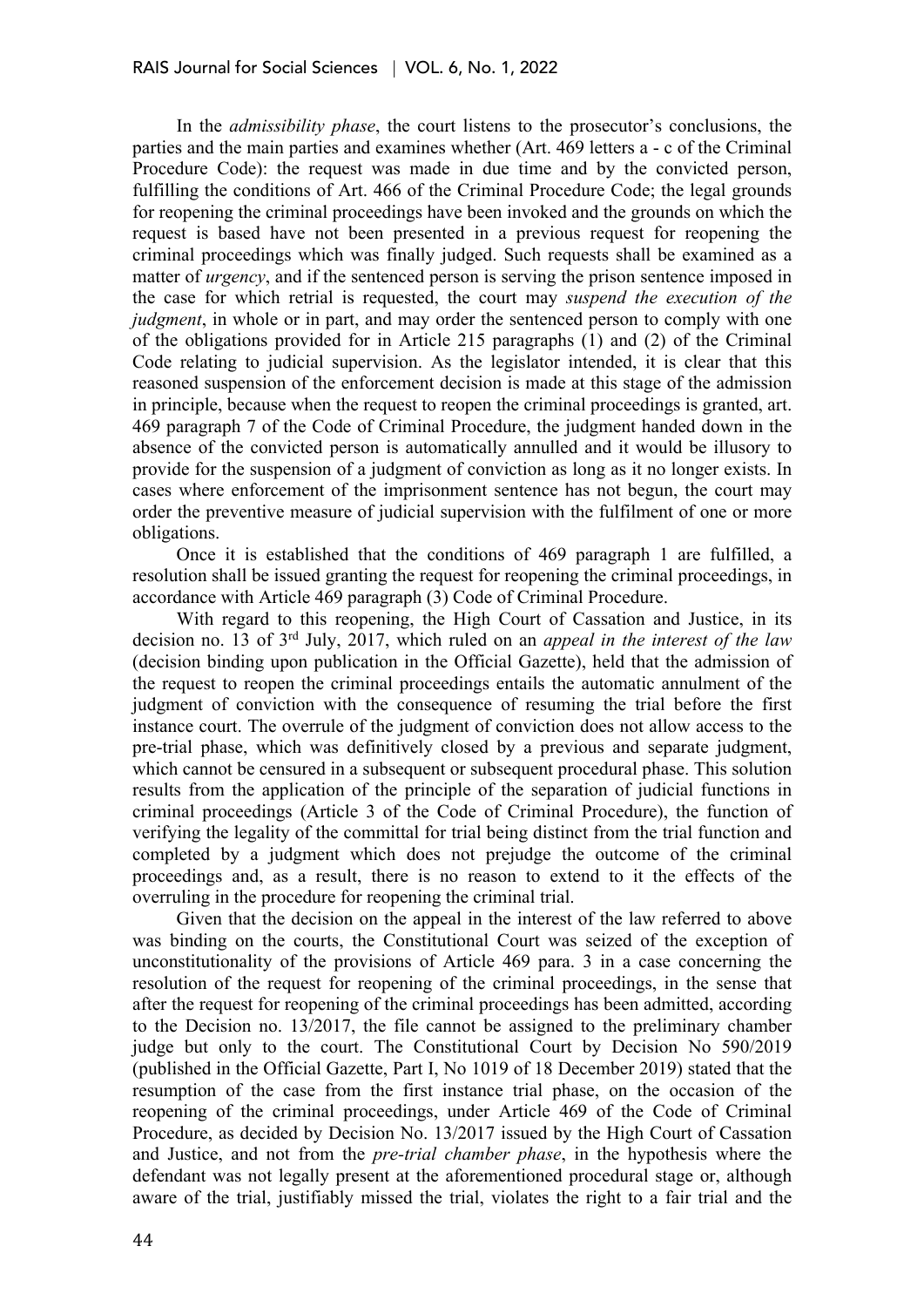right to defence of the person in the hypothesis analyzed, who was convicted in absentia.

The Constitutional Court found that the provisions of Article 469 paragraph 3 of the Code of Criminal Procedure, as interpreted by Decision No. 13/2017 violates the provisions of Art. 21 paragraph 3 and Art. 24 of the Constitution, Art. 6 of the European Convention on Human Rights, creating a discrimination between persons tried in absentia, in respect of whom the reopening of the criminal proceedings is ordered, according to Art. 469 of the Code of Criminal Procedure, but who were not legally summoned and, therefore, did not have the opportunity to participate in the preliminary proceedings, and those who participate in all stages of the criminal proceedings, declaring unconstitutional this article.

# **Decisions given by the competent court on the application to reopen the criminal proceedings**

After the admission in principle, the court may order by *resolution* either the admission of the request for reopening of the criminal proceedings, which has the effect of automatically dismissing the judgment rendered in the absence of the convicted person, or, if it finds that the conditions provided for in Article 466 of the Code of Criminal Procedure have not been met, it may order by *sentence* the dismissal of the request for reopening of the criminal proceedings (Article 469 paragraphs 3 - 4 of the Code of Criminal Procedure).

Admitting the request leads to the resumption of the case in the *first instance* trial phase (it also applies to the preliminary chamber phase if the person was justifiably absent from the trial and could not meet the court - according to the decision of the Constitutional Court no. 590/2019).

The legislator has envisaged in the provisions of Article 469 paragraph 5 and 6 of the Code of Criminal Procedure that the *resolution* by which is admitted the request for reopening the criminal proceedings may be appealed together with the merits, and the *decision* rejecting the request for reopening the criminal proceedings is subject to the same appeal as the decision rendered in the absence of the convicted person, i.e. the appeal.

It is possible for the person convicted in absentia to either waive the appeal or to withdraw the appeal, which requires a positive expression of will by making an express declaration to that effect. If, in the case of a person convicted in absentia, more than one person has been investigated and tried, the legislator has provided in the provisions of Article 469 paragraph 8 of the Code of Criminal Procedure that the reopening of the criminal proceedings may be extended to the parties who have not made a request, and may also decide on them without creating a more difficult situation for them.

It follows from this legal provision that not only the parties who have not made a request will not be made worse off by the request for reopening, but even the holder of the request for reopening of the criminal proceedings cannot be given a harsher sentence than the one previously imposed by the default judgment.

Moreover, it should also be mentioned that the extension with regard to the parties who did not make the request must also meet the conditions set out in Article 466 for the reopening of the criminal proceedings in the case of a trial in absentia of the convicted person and not for those who were present at the outcome and sentencing in the criminal proceedings.

Once the request for reopening of the criminal proceedings has been granted, the court, ex officio or at the request of the prosecutor, may order to be taken against the accused one of the measures referred to in Article 202 paragraph (4) letter b) - e) on judicial supervision; judicial supervision on bail; home detention or pre-trial detention.